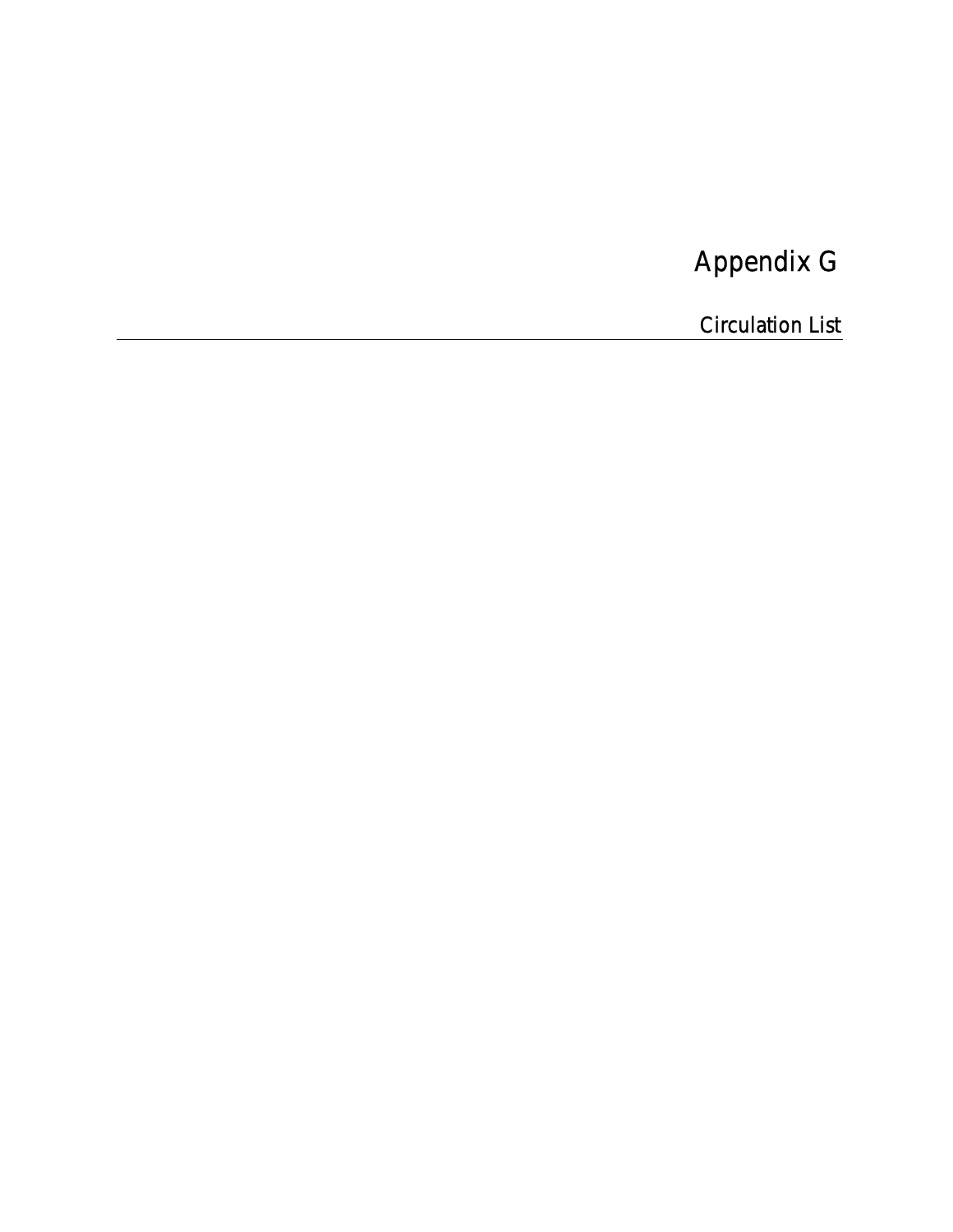Secretary Ian A. Bowles Executive Office of Energy and Environmental Affairs Attn: MEPA Office; Aisling Eglington 100 Cambridge Street, Suite 900 Boston, MA 02114

Dept. of Environmental Protection Commissioner's Office One Winter Street Boston, MA 02108

Mass. Highway Dept. Public/Private Development Unit 10 Park Plaza Boston, MA 02116

Executive Office of Transportation Attn: Environmental Reviewer 10 Park Plaza, Room 3510 Boston, MA 02116-3969

Jon Regosin Mass. Div. of Fisheries & Wildlife Route 135 Westborough, MA 01581

Sen. Michael W. Morrissey Massachusetts Senate State House Room 413D Boston, MA 02133

Sen. Brian A. Joyce Massachusetts Senate State House, Room 413A Boston, MA 02133

Town of Abington Board of Selectmen 500 Gliniewicz Way Abington, MA 02351

U.S Environmental Protection Agency Attn: Tim Timmerman Region 1 1 Congress Street, Suite 1100 Boston, MA 02114

Dept. of Environmental Protection Northeast Regional Office Attn: MEPA Coordinator One Winter Street Boston, MA 02108

Mass. Highway Dept. District #4 Attn: MEPA Coordinator 519 Appleton Street Arlington, MA 02174

Mass. Historical Commission Archives Building 220 Morrissey Boulevard Boston, MA 02125

Ms. Marianne Connolly MWRA 100 First Ave. Boston, MA 02129

Metropolitan Area Planning Council Attn: David Soule 60 Temple Place/6<sup>th</sup> Floor Boston, MA 02111

Rep. Ronald Mariano House of Representatives State House, Room 254 Boston, MA 02133

Town of Rockland Board of Selectmen 242 Union Street Rockland, MA 02370

Dept. of Environmental Protection Southeast Regional Office Attn: MEPA Coordinator 20 Riverside Drive Lakeville, MA 02347

Mass. Highway Dept. District #5 Attn: MEPA Coordinator Box 111 1000 County Street Taunton, MA 02780

Mass. Bay Transportation Authority Attn: MEPA Coordinator 10 Park Plaza, 6th Floor Boston, MA 02216

Ms. Barbara Hopson Department of Agricultural **Resources** 25 West Experiment Station UMass Amherst, MA 01003

Ms. Michele Drury EOEA 251 Causeway Street, Suite 700 Boston, MA 02114

Old Colony Planning Council 70 School Street Brockton, MA 02401

Sen. Harriette L. Chandler Massachusetts Senate State House, Room 312D Boston, MA 02133

Rep. Kathleen M. Teahan House of Representatives State House-Room 130 Boston, MA 02133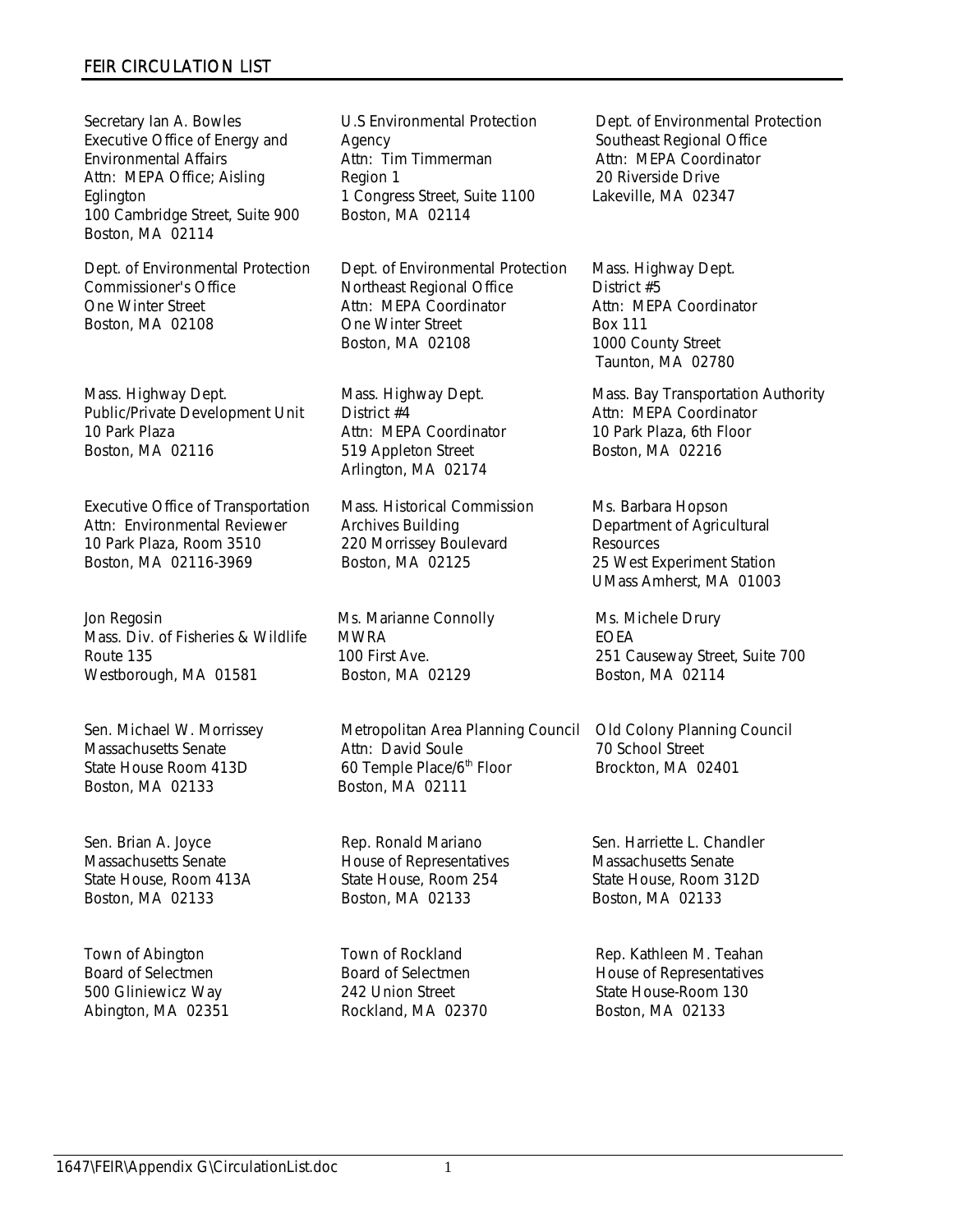Town of Abington Planning and Economic Development Attn: Dan Crane 500 Gliniewicz Way Abington, MA 02351

Town of Hingham Planning and Development 210 Central Street Hingham, MA 02043

Town of Hingham Board of Selectmen 210 Central Street Hingham, MA 02043

Mr. Eric Dykeman South Shore Chamber of Commerce 36 Miller Stile Road Quincy, MA 02169

Mr. Peter Forman South Shore Chamber of Commerce 36 Miller Stile Rd. Quincy, MA 02169

Mr. Bruce Hughes 69 Randolph St. Abington, MA 02351

Ms. Mary A. Parsons 754 Union Street Rockland, MA 02370

Mr. Steven Kelsch The Farm Hills Civic Society 4 Mallard Run Hingham, MA 02043

Town of Rockland Planning Board 242 Union Street Rockland, MA 02370

Town of Weymouth City Council 75 Middle Street Weymouth, MA 02189

Charles Kimball 90 Huggins Rd. Rockland, MA 02370

Mr. Leslie Molyneaux 23 Water Street Hanover, MA 02339

Mr. Jim Young So. Shore Tri-Town Dev. Corp. 223 Shea Memorial Dr. So. Weymouth, MA 02190

Mr. John Stark 640 Linwood Street Abington, MA 02351

Ms. Mary Byram 5 Abington Street Hingham, MA 02043

Mr. Arthur Matthews 15 Lakeview Rd. Weymouth, MA 02189

Town of Abington Town Manager 500 Gliniewicz Way Abington, MA 02351

Town of Weymouth Planning and Economic **Development** 75 Middle Street Weymouth, MA 02189

Mr. Jim Kinch 77 Forest Ave Cohasset, MA 02025

Mr. Joseph Fisher 94 Station St. Hingham, MA 02043

Mr. Jim Clarke City of Weymouth Planning and Economic **Development** 75 Middle Street Weymouth, MA 02189 Mr. Michael Bromberg 373 Forest Street Rockland, MA 02370

Joseph Shea 3 Wyman Road Abington, MA 02351

Martin Pillsbury MAPC 60 Temple Place Boston, MA 02111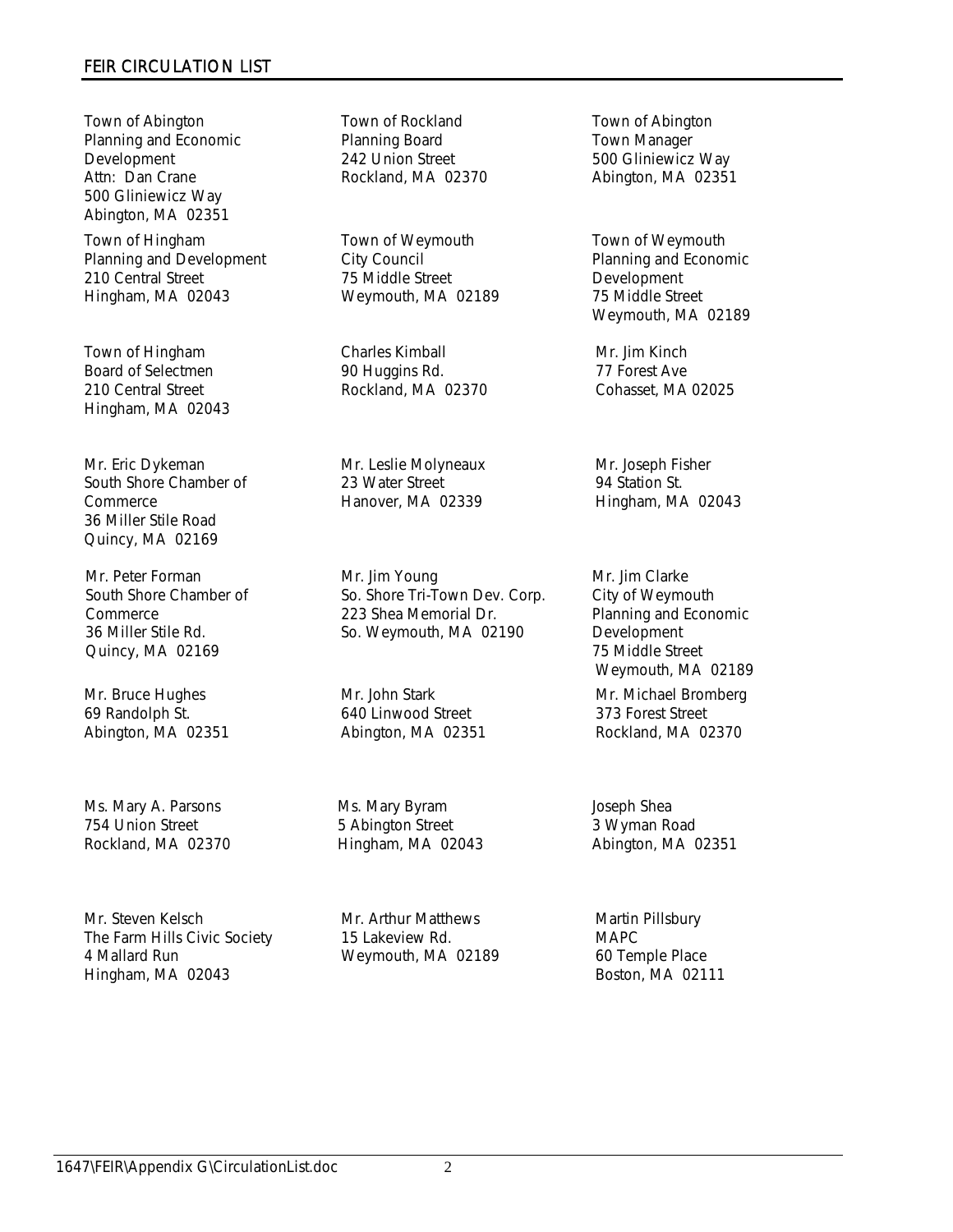Mr. John F. Carey Councilor at Large 75 Middle Street Weymouth, MA 02189

Mr. Patrick O'Connor Councilor at Large 87 Knollwood Circle Weymouth, MA 02188

Ms. Eileen A. McCracken Town of Hingham 210 Central Street Hingham, MA 02043-2764

Mr. Malcolm B. Whiting Abington Fire-Rescue & Emergency 1040 Bedford Street Abington, MA 02351

Mr. & Mrs. Jack Daly 445 Gardner Street Hingham, MA 02043

Ms. MaryBeth Hammond 5 Devon Terrace Hingham, MA 02043

Shari and Bradley Laprise and Jonathan Rosengrant 15 Ranger Circle S. Weymouth, MA 02190

Mr. David J. Marden 386 Pleasant Street S. Weymouth, MA 02190 Ms. Susan Kay Councilor at Large 75 Middle Street Weymouth, MA 02189

Mr. Michael T. Molisse Councilor at Large 100 Windsor Road South Weymouth, MA 02190

Ms. Mary Pat Kaszanek Town of Rockland 242 Union Street Rockland, MA 02370

Mr. Ronald E. Zooleck South Shore Chamber of **Commerce** 36 Miller Stile Road Box 690625 Quincy, MA 02269

Mr. & Mrs. Edward J. Dunford 36 Paradise Drive Norwell, MA 02061

Ms. Barbara Johnson 41 Massasoit Road N. Weymouth, MA 02191

Ron Millette 60 B Street Hull, MA 02045

Ms. Mary E. Monaghan 20 Barry Road Abington, MA 02351

Mr. Thomas J. Lacey District Two Councilor 75 Middle Street Weymouth, MA 02189

Mr. Bradley Plante Town of Rockland 242 Union Street Rockland, MA 02370

Mr. Paul J. Leary Town of Weymouth 187 Pleasant Street Weymouth, MA 02190-2507

Mr. Joseph Bellantoni 31 Tilden Lane Hanover, MA 02339

Mr. Wayne Smith Chairman Abington Planning Board 500 Gliniewicz Way Abington, MA 02351

Mr. Peter Kerrebrock 256 Gardner Street Hingham, MA 02043

Patty Whitmore US EPA – Region 1 One Congress Street Suite 1100 Boston, MA 02114

Mr. George B. Bailey Town of Sharon 74 Glendale Road Sharon, MA 02067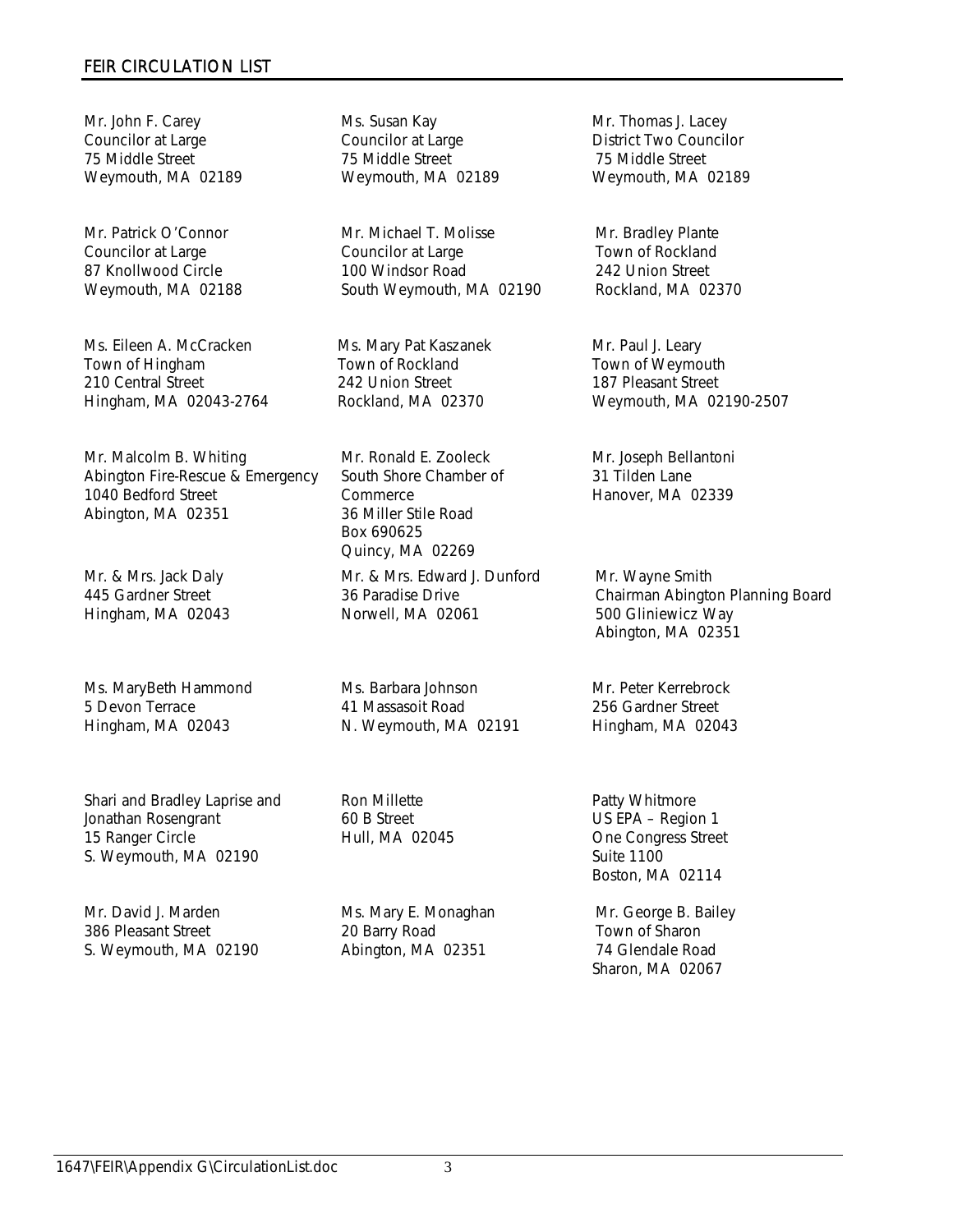Mr. William E. Stanton North & South Rivers Watershed Assoc. P.O. Box 43 Norwell, MA 02061

Ms. Elizabeth Cameron 406 Union Street S. Weymouth, MA 02190-3161

Mr. Michael Frizzell 42 Mountford Road Hull, MA 02045

Mr. Adam C. Maki 31 School Street Rockland, MA 02370-1838

Mr. Luis F. Seoane 335 Pleasant Street S. Weymouth, MA 02190

Ms. Kara Wilbur CNUNE 8 Winter Street, 3rd Floor Boston, MA 01208

Mayor David M. Madden Town of Weymouth 75 Middle Street Weymouth, MA 02189

David Chaffin MA DEP One Winter Street Boston, MA 02108

Ms. E. Heidi Ricci Mass. Audubon Society 208 South Great Road Lincoln, MA 01773

Eileen Simonson and Alexandra Dawson WSCAC 8 River Drive Hadley, MA 01035

Ms. J. E. Ellis 49 Dexter Road Rockland, MA 02370

Ms. Ann L. Harrow 30 Everett Street Rockland, MA 02370

Mr. Terrence McAteer 266 Pine Street S. Weymouth, MA 02190

Mr. Lester B. Veno, Jr. 105 Charles Diersch Street E. Weymouth, MA 02189

Rep Garrett Bradley Committee to Elect Garrett Bradley 15 Holly Street Hingham, MA 02043

Mr. Robert L. Callaway 56 Mamie Road S. Weymouth, MA 02190

Linda Hutchins DCR Office of Water Resources 251 Causeway Street Suite 600-700 Boston, MA 02114

Ms. Nancy Goodman Env. League of Mass. 14 Beacon Street, Suite 714 Boston, MA 02108

Mr. Seth Kaplan Conservation Law Foundation 62 Summer Street Boston, MA 02110-1016

Mr. Stephen R. Follansbee Follansbee and McLeod, LLP Ten McGrath Highway Quincy, MA 02169-5312

Mr. David A. Hills 36 Thaxter Ave. Abington, MA 02351-2506

Mrs. Mary Niles 85 Cushing Street Hingham, MA 02043

Mr. Robert Rizzi Building & Construction Trades Council P.O. Box 690429 Quincy, MA 02269

Mr. William G. Constable A.W. Perry, Inc. 20 Winthrop Square Boston, MA 02110

Mr. Robert P. Millette 496 Market Street Rockland, MA 02370

Mr. Thomas Williams Laborer's International Union of N.A. P.O. Box 690431 Quincy, MA 02269

Mr. Peter J. Bishop 18 Winfield Road Hingham, MA 02043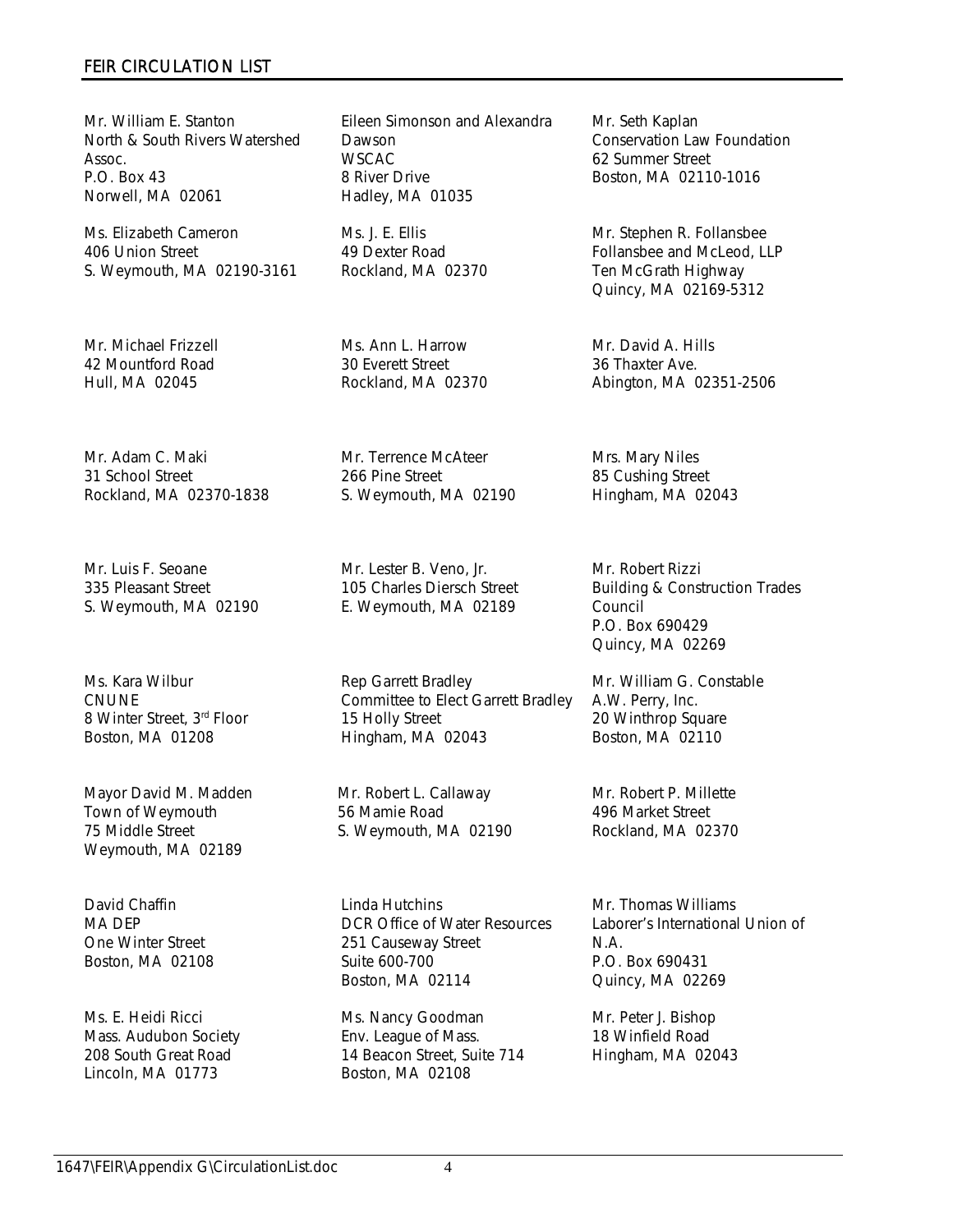Mr. Roland A. Bourdon, Jr. 371 Gardner Street Hingham, MA 02043

Mr. Robert Coughlin-Wilkinson 20 Carver Street E. Weymouth, MA 02189

Mrs. Joseph B. Kearney 41 Abington Street Hingham, MA 02043

Ms. Susan M. Kingston 8 Deerfield Road Hingham, MA 02043

Richard Hartley DFW 1 Rabbit Hill Road Westboro, MA 01581

Mr. Richard D. Stard 34 Burton Terrace S. Weymouth, MA 02190

Mr. Carmen J. Zaccardi 24 Smith Road Hingham, MA 02043

Ms. Dorothy A. Cole 398 Pleasant Street S. Weymouth, MA 02190

Margaret Kearns DFG Riverways Program 251 Causeway Street Boston, MA 02114

Ms. Vickie Chipman 7 Abington Street Hingham, MA 02043

Mr. Henry T. Dunker 44 Bradmere Way Weymouth, MA 02191

Ms. Judy Kelley 19 Harvest Lane Hingham, MA 02043

Duane Le Vangie DEP 1 Winter Street Boston, MA 02108

Henry J. Sirginano, Jr. and Janice Brennan 78 Linwood Street Abington, MA 02351

Ms. Mary R. Thomas 9 Peter Hobart Dr. Hingham, MA 02043

Mr. Donald J. Cann Rockland Open Space Committee Rockland Town Hall 242 Union Street Rockland, MA 02370

Ms. Linda May Ellis 65 Union Street Rockland, MA 02370

Ms. Roslyn Laprise 15 Ranger Circle S. Weymouth, MA 02190 Ms. Rosella Cicchese 958 Commercial Street E. Weymouth, MA 02189

Mr. & Mrs. Lou Ioanilli 17 Accord Pond Drive Hingham, MA 02043

Ms. M. Jean Smith Kelley 50 Thaxter Avenue Abington, MA 02351

Mr. Robert C. Pirie 41 Russell Road S. Weymouth, MA 02190

Mr. Cutler Smith 10 Forest Lane Hingham, MA 02043

Mr. John J. Vozzella 2 Winfield Road Hingham, MA 02043

Michael Smart Weymouth Town Council 75 Middle Street Weymouth, MA 02189

Ms. Helen C. Harrow 325 Mount Blue Street Norwell, MA 02061

Ms. Eve Lewis 164 Cushing Street Hingham, MA 02043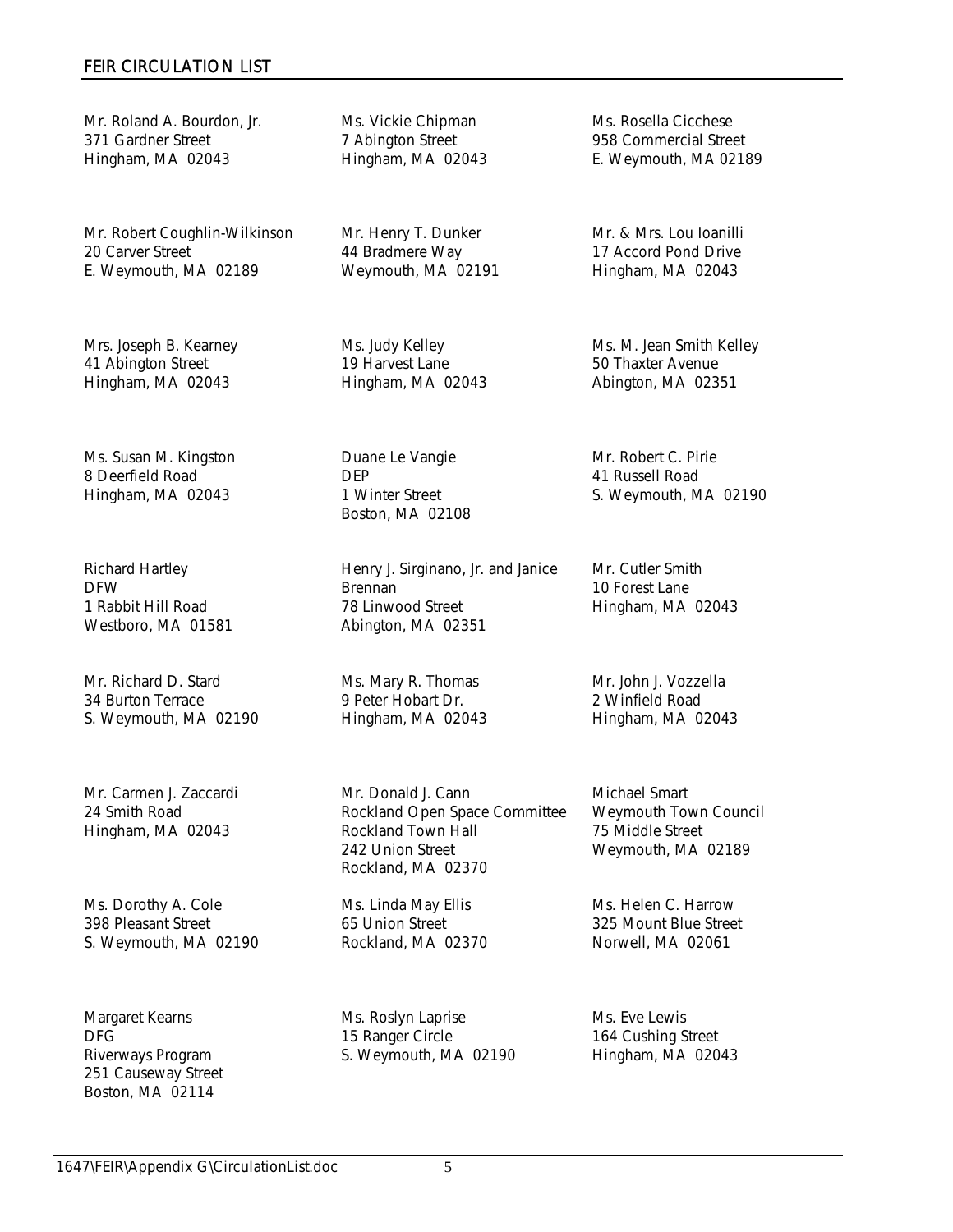Ms. Mary Aylward Stewart Bettmar Associates 164 Cushing Street Hingham, MA 02043

Mr. Kenneth J. DiFazio Town of Weymouth 75 Middle Street Weymouth, MA 02189

Mr. Peter S. Lapolla Town of Braintree Planning Board 1 JFK Memorial Drive Braintree, MA 02184-6498

Bill Clark 116 Ridgewood Rd. Milton, MA 02186

Rockland Conservation Commission Rockland Town Hall 242 Union Street Rockland, MA 02370

Mr. Stuart L. Chipman 157 Jason Street, Apt. #5 Pittsfield, MA 01201

Mr. John Goldrosen 891 Washington Street Whitman, MA 02382

Mr. Christopher J. Kilbridge 406 Union Street S. Weymouth, MA 02190-3161

Ms. Beth V. Sortin 185 Walnut Street Abington, MA 02351

Ms. Theresa D. Szymczuk 49 Erika Lane S. Weymouth, MA 02190-3434

Mr. Mathew MacIver Town of Hingham 210 Central Street Hingham, MA 02043-2757

David Majenski Abington Police Chief 215 Central Street Abington, MA 02351

Ms. Jill Cowie Watershed Action Alliance 110 Winslow Cemetery Marshfield, MA 02050

Rockland Board of Health Rockland Town Hall 242 Union Street Rockland, MA 02370

Mr. James M. Cunningham 58 Lake Shore Drive Weymouth, MA 02189

Mr. Thomas Goodwin 462 Union Street Weymouth, MA 02189

Mr. Donald E. Pace 675 Pleasant St. – Unit 6 Weymouth, MA 02189

Mr. Harold Thomas, Jr. and Mary R.Thomas 9 Peter Hobard Drive Hingham, MA 02043

Clapp Memorial Library P.O. Box 627 Belchertown, MA 01007-0627

Mr. Robert Baker Town of Rockland 242 Union Street, Planning Bldg. Rockland, MA 02370

Bigelow Free Public Library 54 Walnut Street Clinton, MA 01510

Mr. James B. McCaffrey Mass. Sierra Club 100 Boylston Street Boston, MA 02116

Mr. Norman J. Cedarstrom 22 Winfield Road Hingham, MA 02043

Ms. Betty Gibbons One Deerfield Road Hingham, MA 02043

Ms. Stephanie Shute Kelsch 4 Mallard Run Hingham, MA 02043

Mr. & Mrs. Philip E. Shute 427 Gardner Street Hingham, MA 02043

Mr. David Wilmot 10 Arch Street Abington, MA 02351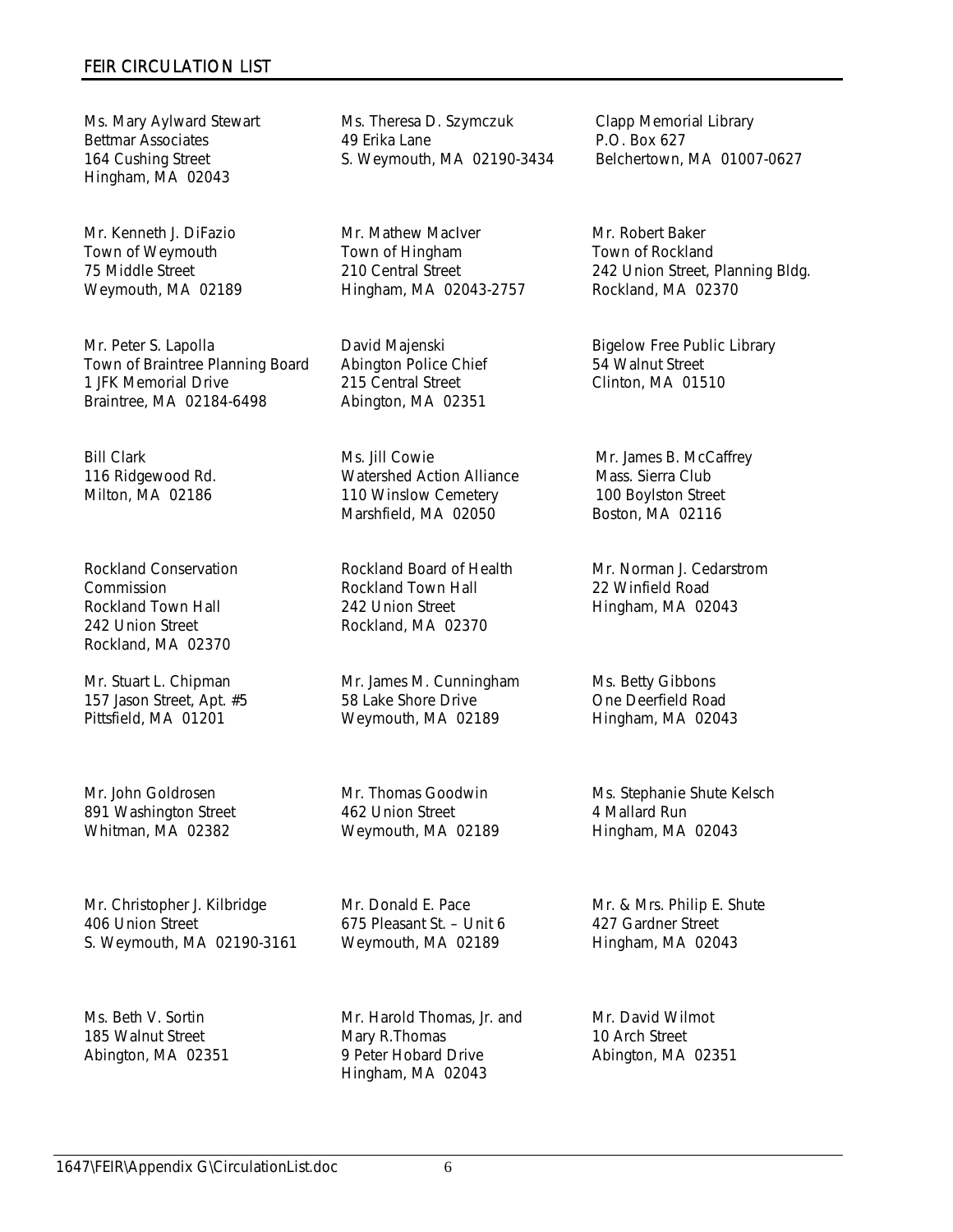Mr. Mike Zupkofska 19 Rice Avenue Rockland, MA 02370

Anne Hilbert 45 Doris Drive No. Weymouth MA 02191

Megan McCallum 16 Sunset Lane Hingham, MA 02043

Kathleen M. Baskin Water Resources Commission 100 Cambridge Street Boston, MA 02114

Mark Primack Wildlands Trust PO Box 2282 Duxbury, MA 02331

Mary McElroy 11 Peter Road Weymouth, MA 02191

Kristen Brundige and Ron Paipe 8 Barnes Avenue S. Weymouth, MA 02191

Lisa Hill 24 Evans Road Rockland, MA 02370

Tomasz Janiukula Federal Highway Administration 55 Broadway, 10<sup>th</sup> Floor Cambridge, MA 02142

Weymouth Public Library 46 Broad Street Weymouth, MA 02188

William Cotter 8 Spyglass Landing Drive Marshfield, MA 02050

Stephen Howard Blue Cross Blue Shield of **Massachusetts** 401 Park Drive Boston, MA 02215

Thomas Palmer Friends of the Blue Hills PO Box 416 Milton, MA 02186

John F. Loughlin Rockland Sewer Department 242 Union Street Rockland, MA 02370

Megan McCallum 16 Sunset Lane Hingham, MA 02043

Jackie Ranous 102 Spruce Street Abington, MA 02351

Luther Fulton 1 Wagon Road E. Weymouth, MA 02189

Paul Stone 233 Beach Avenue Hull, MA 02045

Abington Public Library 600 Gliniewicz Way Abington, MA 02351

Kenneth Miller Office of Transportation Planning 10 Park Plaza, Room 4150 Boston, MA 02116

Dominic Galluzzo 86 Candia Street Weymouth, MA 02189

Charles E. Souther Hingham Police Department 212 Central Street Hingham, MA 02043

Al Ferreira 80 Tommy Marks Way S. Weymouth, MA 02190

Jonathan Ford Congress for the New Urbanism New England Chapter 140 Union Street Providence, RI 02903

Tricia Pries 15 Woodbine Road Weymouth, MA 02189

Vicki Chipman 7 Abington Street Hingham, MA 02043

James Hill 100 Edward Cody Lane Weymouth, MA 02190

Megan McCallum 16 Sunset Lane Hingham, MA 02043

Rockland Public Library 20 Belmont Street Rockland, MA 02370

David Mohler/Steve Woelfel Office of Transportation Planning 10 Park Plaza, Room 4150 Boston, MA 02116